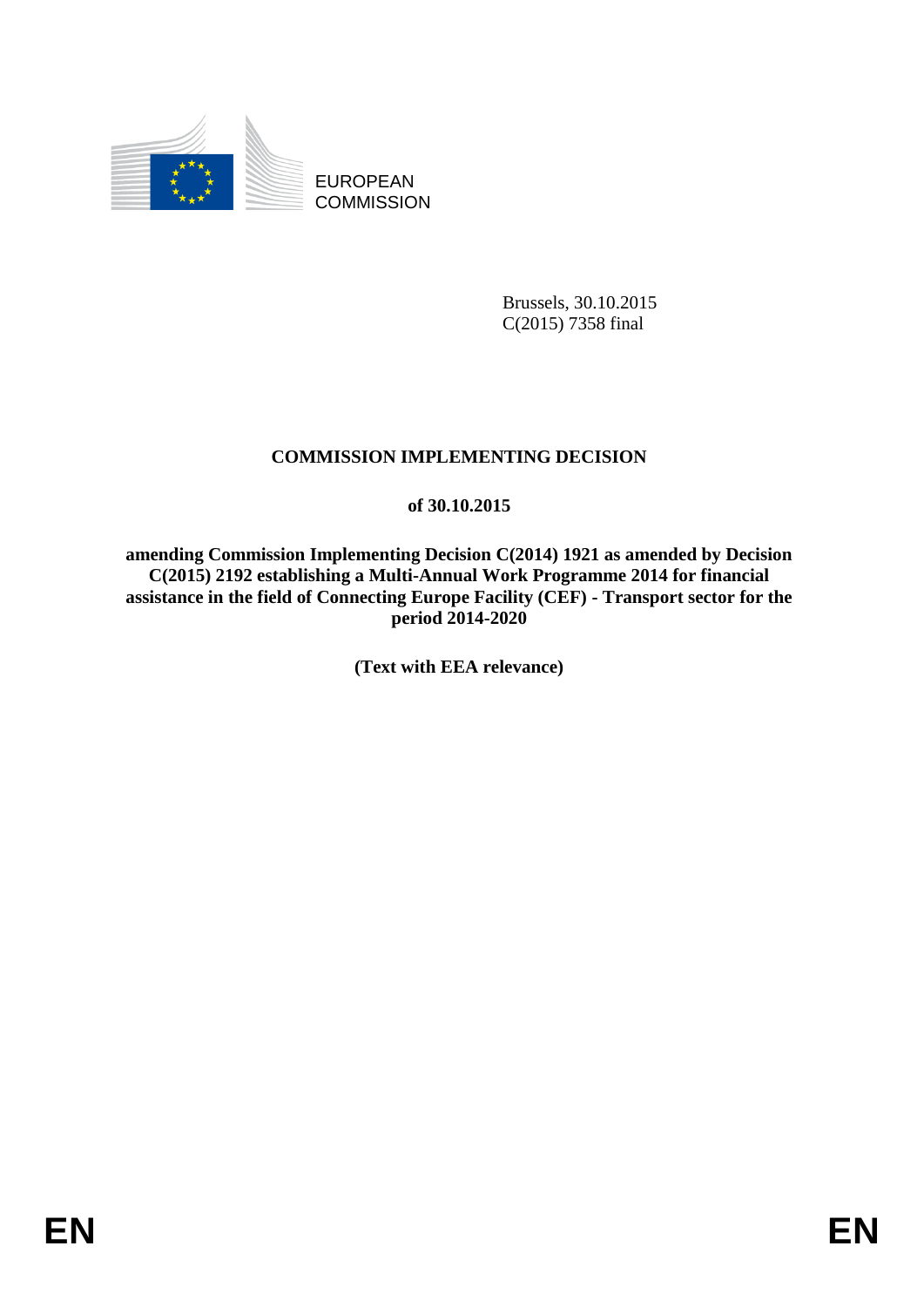### **COMMISSION IMPLEMENTING DECISION**

#### **of 30.10.2015**

### **amending Commission Implementing Decision C(2014) 1921 as amended by Decision C(2015) 2192 establishing a Multi-Annual Work Programme 2014 for financial assistance in the field of Connecting Europe Facility (CEF) - Transport sector for the period 2014-2020**

### **(Text with EEA relevance)**

### THE EUROPEAN COMMISSION,

Having regard to the Treaty on the Functioning of the European Union,

Having regard to Regulation (EU) No 1316/2013 of the European Parliament and of the Council of 11 December 2013 establishing the Connecting Europe Facility<sup>1</sup>, and in particular Article 17 thereof,

Having regard to Regulation (EU) No 1315/2013 of the European Parliament and of the Council of 11 December 2013 on Union guidelines for the development of the trans-European transport network<sup>2</sup>, and in particular Article 7 thereof,

Having regard to Regulation (EU, EURATOM) No 966/2012 of the European Parliament and the Council of 25 October 2012 on the financial rules applicable to the general budget of the European Union, and in particular Article 84 thereof,

Having regard to Commission Delegated Regulation (EU, Euratom) No 1268/2012 of 29 October 2012 on the rules of application of Regulation (EU, Euratom) No 966/2012 of the European Parliament and of the Council of 25 October 2012 on the finacial rules applicable to the general budget of the European Union, and in particular Article 94 thereof,

Whereas:

- (1) The Commission adopted Implementing Decision C(2014) 1921 of 26 March 2014 establishing a Multi-Annual Work Programme 2014-2020 for financial assistance in the field of the Connecting Europe Facility (CEF) – Transport sector which provided for support to projects of common interest in the form of grants and for Programme Support Actions.
- (2) Commission Implementing Decision C(2015) 2192 of 8 April 2015 amending the Multi-Annual Work Programme 2014-2020 included Programme Support Actions from 2015 appropriations as well as certain modifications to the Programme Support Actions on 2014 appropriations.
- (3) Commission Implementing Decision C(2015) 5274 of 31 July 2015 establishing the list of proposals selected for receiving Union financial assistance in the field of Connecting Europe Facility (CEF) – Transport sector following the calls for proposals launched on 11 September 2014 and based on the Multi-Annual Work Programme

 $\mathbf{1}$  $\frac{1}{2}$  OJ L 348, 20.12.2013, p. 129.

<sup>2</sup> OJ L 348, 20.12.2013, p. 1.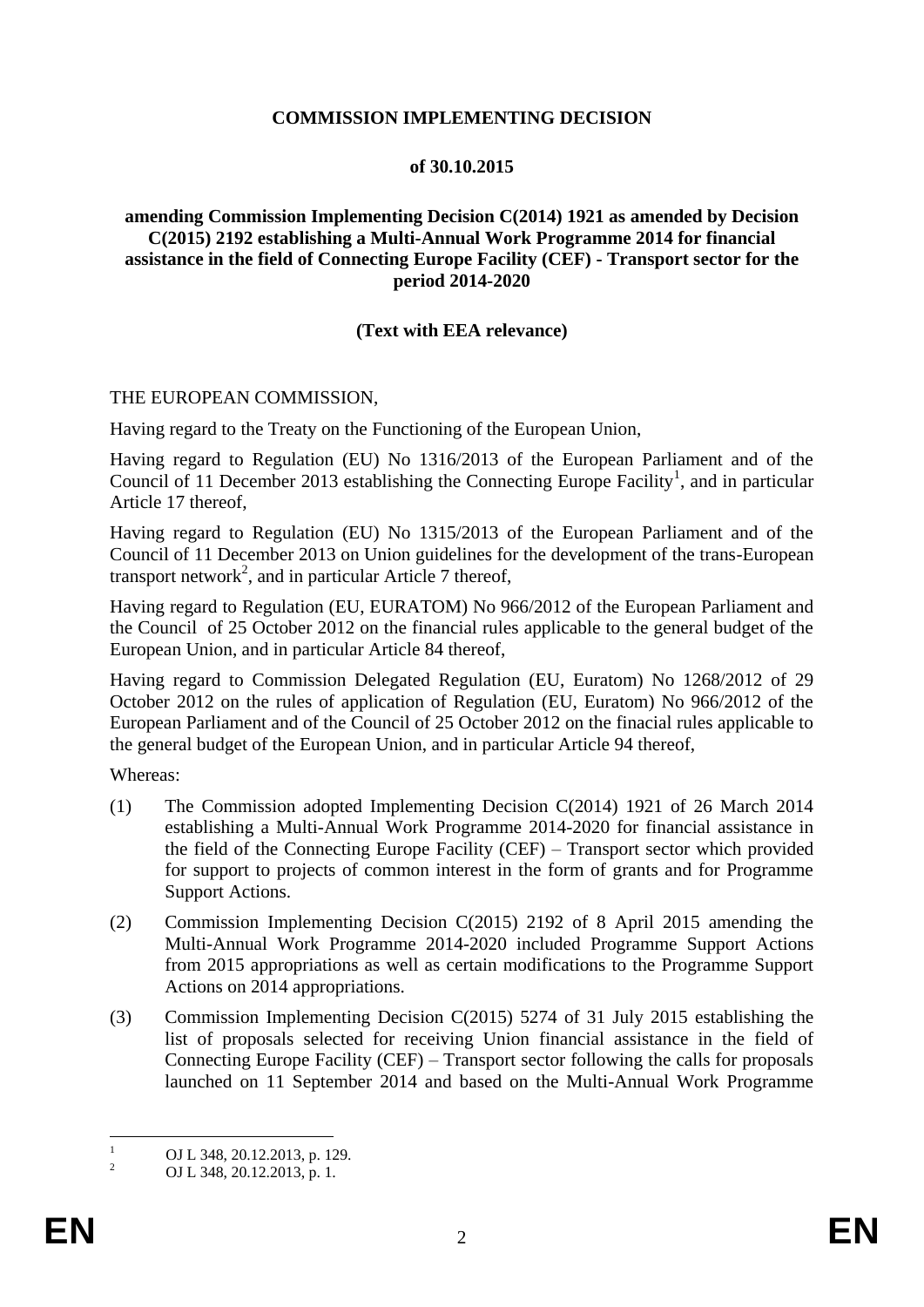made use of a clause of flexibility of 20% referred to in Article 4 of the Commission Implementing Decision C(2014) 1921.

- (4) Regulation (EU) 2015/1017 of the European Parliament and the Council of 25 June 2015 amended Article 5(1) of Regulation (EU) No 1316/2013 setting the maximal financial envelope for the implementation of the CEF – Transport sector for the period 2014 to 2020 at EUR 24 050 582 000, of which EUR 11 305 500 000 shall be transferred from the Cohesion Fund to be spent in line with the CEF Regulation exclusively in the Member States eligible for funding from this Fund.
- (5) In view of using recommitted appropriations within the meaning of internal assigned revenue as defined in Article 21 of Regulation (EU, Euratom) No 966/2012, stemming from the TEN-T and Marco Polo Programmes under the Multi-Annual Financial Framework 2007-2013, for which the INEA Agency has taken over the legacy, and adding them to the funding objectives of the CEF, insofar as the general objectives of these programmes are largely pursued by those of the CEF, additional amounts of EUR 3 566 491 in 2014 and EUR 80 348 729 in 2015 are added to the CEF appropriations and shall be used for the calls for proposals 2014-2020.
- (6) Consequently, the budgetary table (annex I, point 5.2) of Commission Implementing Decision C(2014) 1921 needs to be updated.
- (7) It is necessary to ensure financial assistance under the CEF for projects of common interest to be selected following calls for proposals in 2015 and possibly in 2016, and for new Programme Support Actions from 2016 appropriations onwards, for an additional amount of up to EUR 7,619,445,000.
- (8) The objectives and priorities in this Multi-Annual Work Programme are in line with the Europen Union priorities, notably those related to 'Jobs, growth and investment', 'Digital single market' and 'Energy Union and climate'.
- (9) Commission Implementing Decision C(2014) 1921 as amended by Decision C(2015) 2192 should therefore be amended accordingly.
- (10) This Commission Implementing Decision should be considered as a financing decision within the meaning of Article 84 of Regulation (EU, Euratom) No 966/2012.
- (11) This Multi-Annual Work Programme will be implemented by calls for proposals to be published by the INEA Executive Agency in November 2015, defining practical modalities and the schedule for submission of proposals as required by Article 128 of Regulation (EU, Euratom) No 966/2012, as well as by programme support actions to be managed by the Commission.
- (12) The measures provided for in this Decision are in accordance with the opinion of the Committee referred to in Article 25 of Regulation (EU) No 1316/2013.

HAS DECIDED AS FOLLOWS:

## *Article 1*

Article 2 of the Commission Implementing Decision C(2014) 1921 as amended by Commission Implementing Decision C(2015) 2192 is replaced by the following:

" The total amount covered by this Decision shall be up to EUR 20,546,302,865.

This Decision shall be a financing decision in the meaning of Article 84 of Regulation (EU, Euratom) No 966/2012 for 2014 - 2020 for the following budget lines: